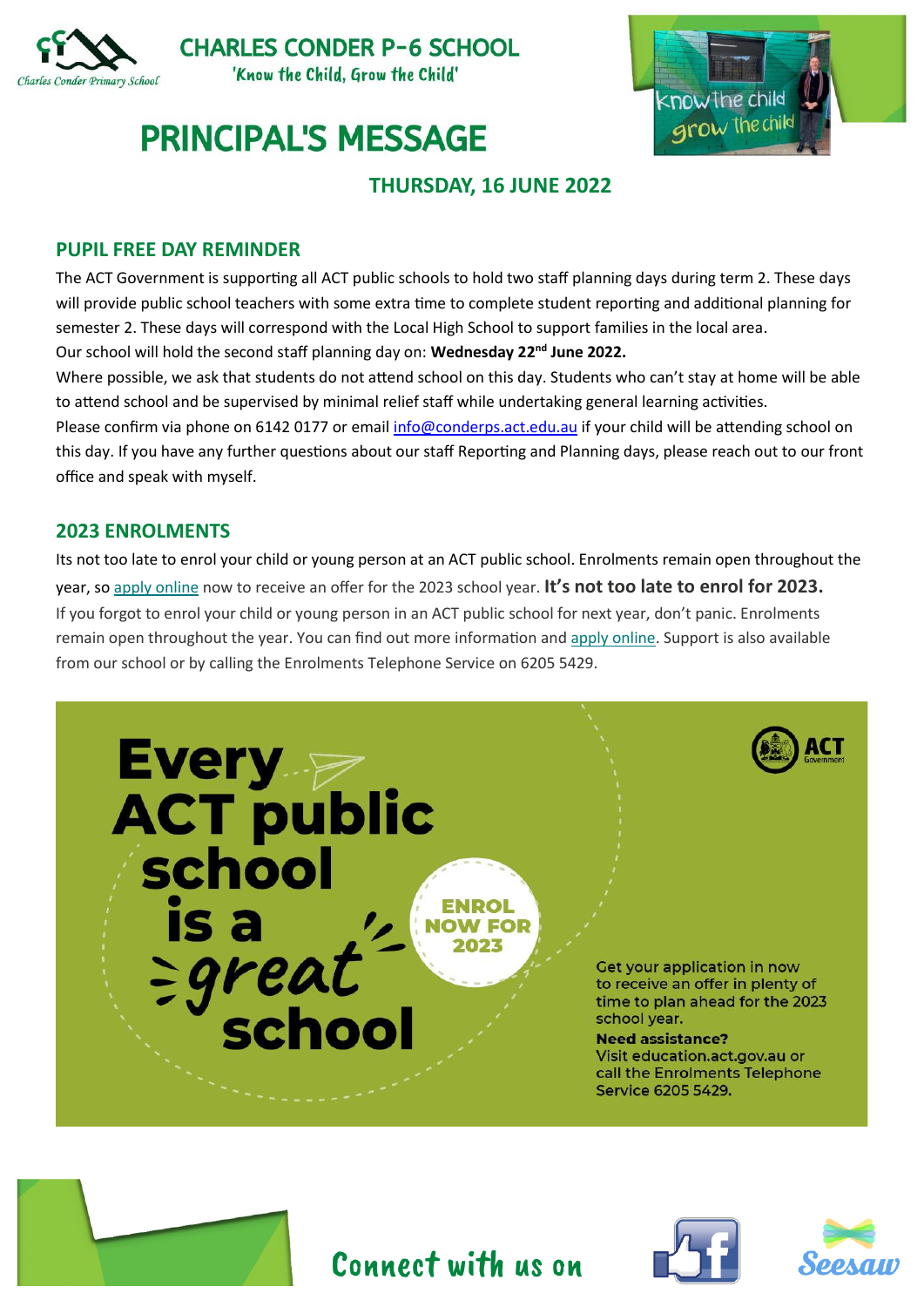

## **PRINCIPAL'S MESSAGE**



### **SEMESTER 1 REPORTS**

This semester students from years K – 6 will receive a digital copy of their child's report based on the Australian Curriculum via email on Thursday, 23 June. If your contact email has recently changed, please contact the front office to ensure you receive your child's report. Preschool students will receive a paper copy of their students' progress aligning to the Early Years Learning Framework from Friday, 24 June. Students from years 1 – 6 will receive an A-E grade that illustrates progress against the year long Achievement Standard of each curriculum area taught. Below I have outlined some detailed key information of the Achievement Standards and A-E reports. Your child may receive an S grade which means that due to significant absences the teacher is unable to provide a grade for this semester. As always if you have any questions or would like to discuss your child's report please ring or communicate with your child's teacher via Seesaw to make an appointment.

As part of the reports, you may have comments regarding your child's efforts towards the Assets for Life which describes the key learning habits that we teach throughout all curriculum areas. These include, Self-manager, Collaborator, Researcher, Thinker and Communicator. In addition, some comments may refer to the Play is the Way games which is a new approach to developing students Social and Emotional Capabilities.

The Australian Curriculum specifies the knowledge, understanding and skills to be taught and learned within a given subject area from kindergarten to year 10. Each content area is accompanied by an Achievement Standard. Achievement Standards refer to the quality of learning (the depth of understanding, extent of knowledge and sophistication of skill) demonstrated by students within a given subject. Teachers use Achievement Standards at the beginning of a learning period to find out what skills and knowledge individual students bring to a new topic, and then to select the most appropriate content to teach. Teachers also use the Achievement Standards at the end of a reporting period to determine what each student has learnt in relation to the Australian Curriculum.

The Australian Curriculum is designed to be both achievable and challenging and the Achievement Standard for each subject and year group outlines the high level of achievement expected of students. A national approach requires all States and Territories to report student achievement using a 5 point rating. In the ACT, student achievement in Years 1–9 will be reported using the letter ratings A–E, where a 'C' rating indicates that a student is performing at the standard expected of students in that year group.

To provide a universally consistent base for school/teacher judgement of student learning across all ACT K - 10 schools, the "C grade" will indicate that the student has demonstrated satisfactory achievement of what is expected against each Achievement Standard. The learning standard described by each of the Achievement Standards embodies high expectations of learning achievement. To be awarded a "C" grade using these standards represents a significant achievement.

#### **How will Semester 1 reports differ from those issued at the end of Semester 2?**

The Australian Curriculum Achievement Standards describe the expected student achievement after being taught the curriculum for the entire year of schooling. The semester 1 A-E System Report will reflect student progress towards the end-of-year Achievement Standard. The semester 1 grade reflects the level to which a student is 'ontrack' in achieving their final grade. The semester 1 report is now called a "Progress Report". The semester 2 A-E

Connect with us on





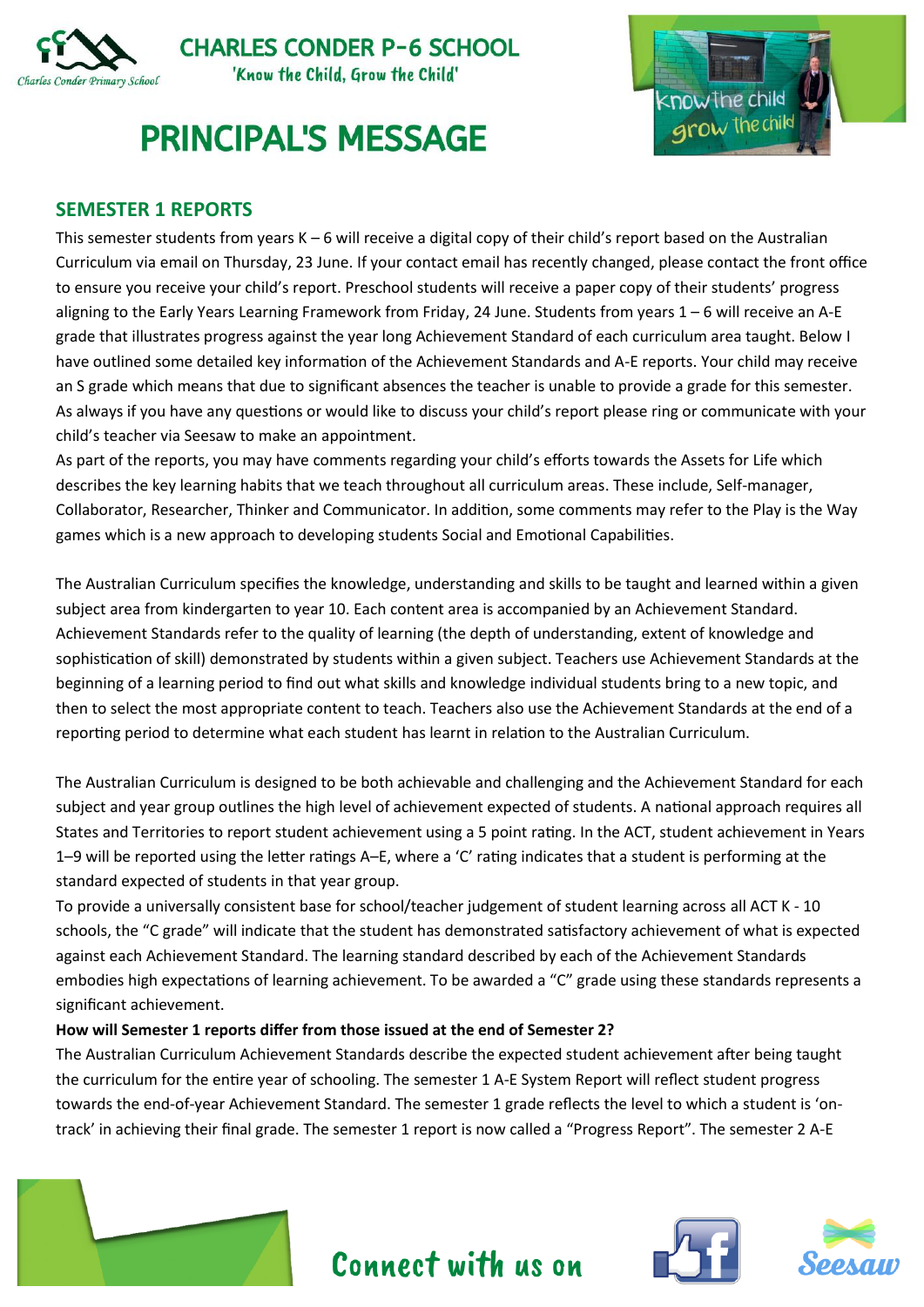

**CHARLES CONDER P-6 SCHOOL** 'Know the Child, Grow the Child'

# **PRINCIPAL'S MESSAGE**



System Report is summative, and the grades allocated indicate the overall achievement the student has made. This judgment is based on evidence gathered by the teacher throughout the entire year.

### **CELEBRATION ASSEMBLIES**

In week 10, our classes will be providing an opportunity for families to attend two celebration assemblies where classes will be sharing their learning about the Inquiry in the Natural World and other aspects. The  $K - 2$  assembly will be on Thursday, 30 June and the assembly for Years 3 – 6 on Friday, 1 July starting at 9.15am in the hall. Due to on-going COVID restrictions regarding density requirements and physical distancing indoors we ask that only two representatives from each family attend the assemblies.

#### **F.A.C.E INTIATIVES**

Charles Conder is proud to be a Fathering Project school. The Fathering Project recognises that fathers, and father figures, play a vital role in children's lives. The evidence demonstrating fathers' potential to positively influence their children's health and mental health, social success and academic achievements is now robust, indisputable, and compelling. Following the successful launch of the project in our school last year we are excited to be offering other opportunities for fathers and father-figures to spend quality time with their children this year. The first of these is a family fun day to be held at the indoor pool at Lakeside Leisure Centre in Tuggeranong. This is a free event open to all Charles Conder families.



Connect with us on

![](_page_2_Picture_10.jpeg)

![](_page_2_Picture_11.jpeg)

![](_page_2_Picture_12.jpeg)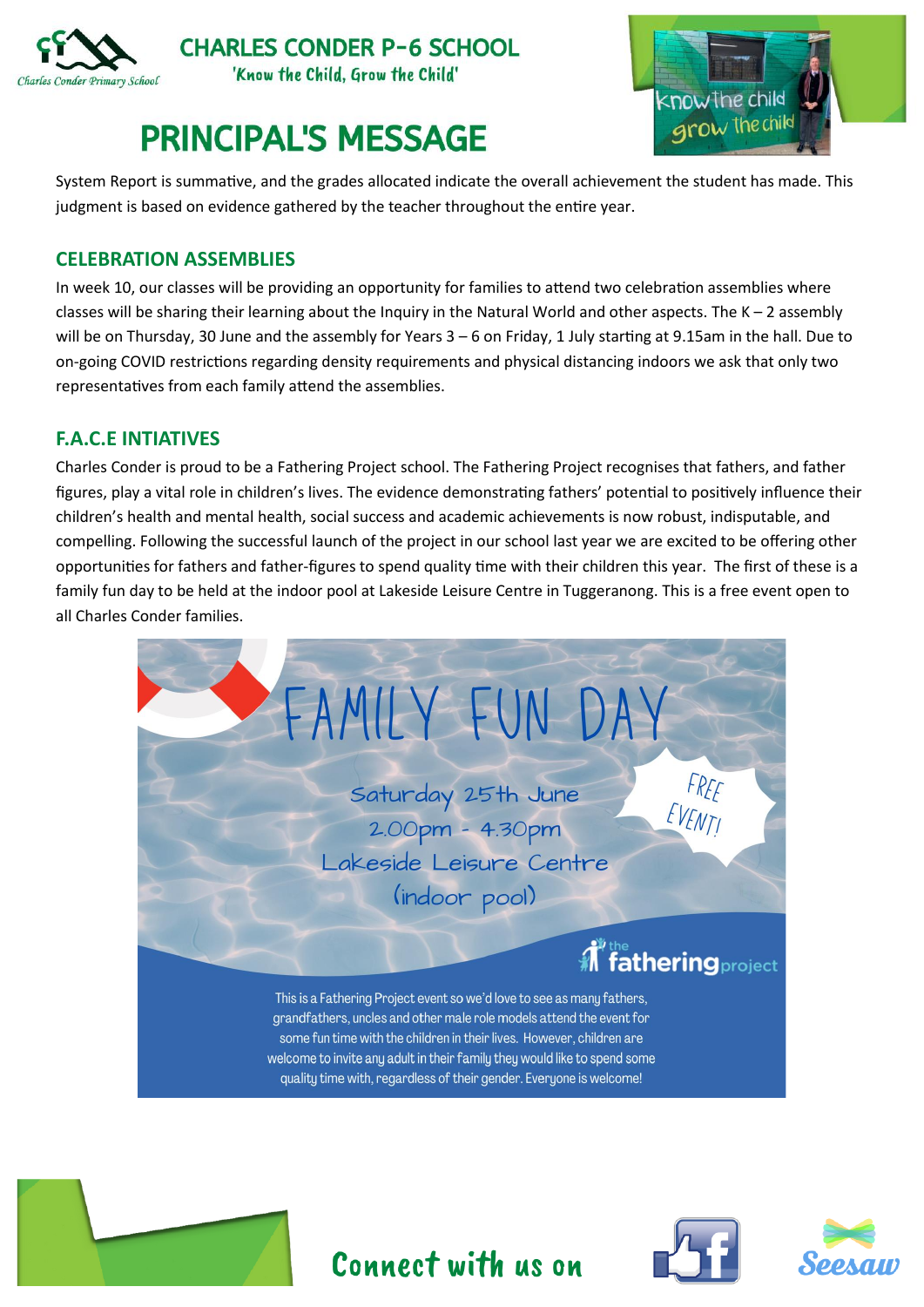![](_page_3_Picture_0.jpeg)

**PRINCIPAL'S MESSAGE** 

![](_page_3_Picture_2.jpeg)

### **WELL BEING DOG**

We are excited to announce that we are getting ready to welcome our wellbeing dog Maple to our school. Please see the information flyer attached for more details.

### **PARKING SAFELY AT CHARLES CONDER**

As our school at Charles Conder grows, managing traffic and road safety is a matter for everyone in the community. Children are more at risk in road environments around our school because they are smaller and less visible to drivers. Their behaviour can be less predictable than adults and they may have errors of judgement when dealing with traffic. School environments are often congested during the peak times because roads and carparks aren't built to meet the high demand and struggle to cope over a short timeframe. I'm working in collaboration with the Education Directorate to create some car parking solutions for Charles Conder. The school community can help to reduce congestion and improve safety for children by walking or riding to school. If you need to drive, consider part way drop off or collection points and follow these traffic management guidelines to ensure children remain safe. Here are some additional safety tips at drop off and pick up times. These will also be shared via Facebook.

Failing to follow simpl[e road rules](https://www.transport.act.gov.au/__data/assets/pdf_file/0008/1258766/Traffic-management.pdf) like **parking on verges, in no stopping zones, in bus stops, near children's crossings, on footpaths or across driveways increases the risk to children around schools**. Please do the right thing to create a safe environment around our school.

![](_page_3_Picture_8.jpeg)

![](_page_3_Picture_9.jpeg)

![](_page_3_Picture_10.jpeg)

![](_page_3_Picture_11.jpeg)

Connect with us on